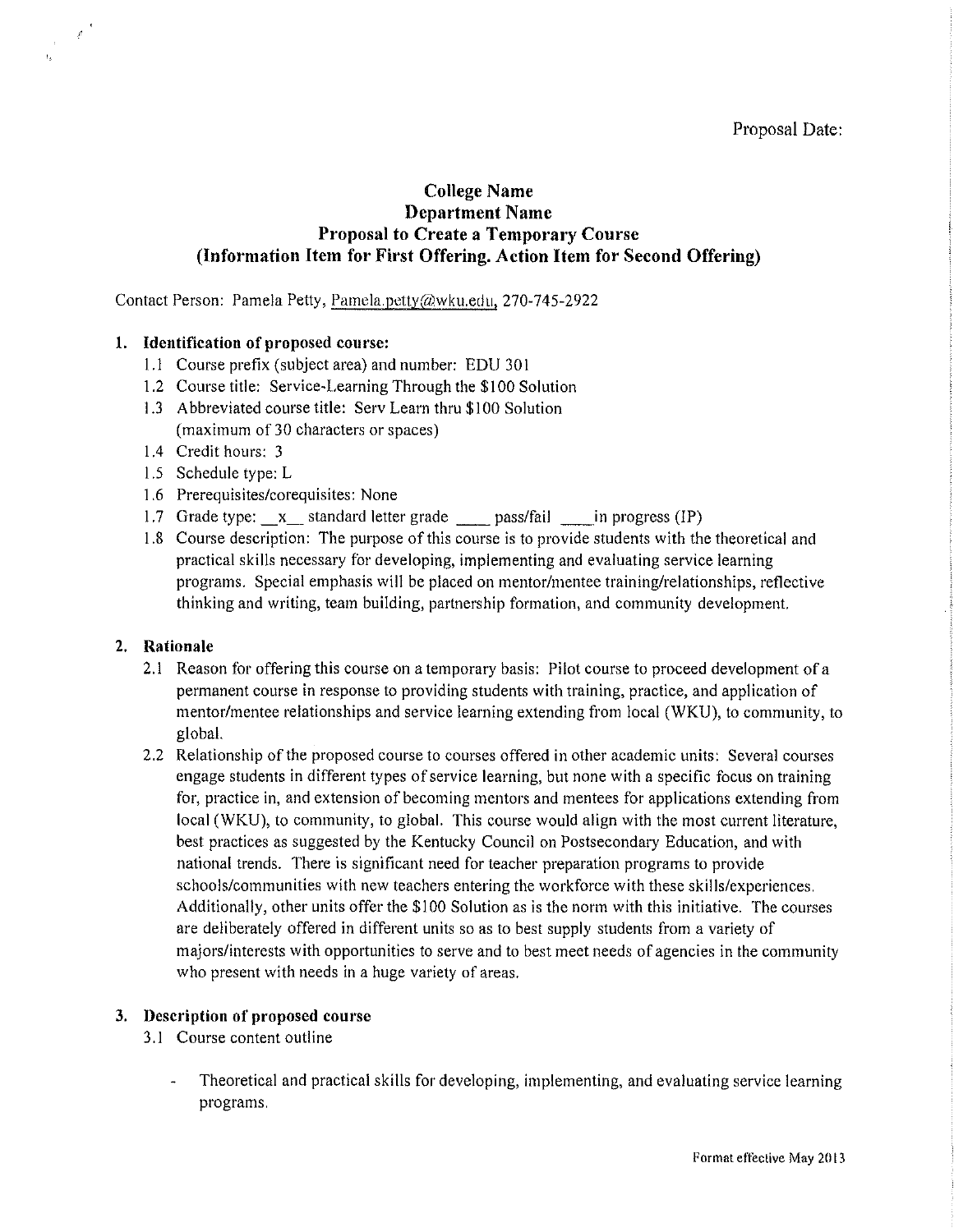- Utilizing the \$100 Solution tenants of partnership, reciprocity, sustainability, capacity  $\overline{\mathbf{r}}$ building and reflection.
- Learning how to build mentor/mentee relationships including issues of:  $\frac{1}{2}$ 
	- o What are the qualities ofa good mentor/mentee?
	- o What are the expectations for each role (mentor/mentee)?
	- o What are appropriate tasks and events that support the mentor/men tee relationships?
	- o How to maintain confidentiality
	- o How to utilize digital and social media in mentor/mentee relationships
	- o How to enhance communication skills that are essential in mentor/mentee relationships
	- o Understanding how diversity impacts the mentor/mentee relationships
- 3.2 Tentative text(s): English, A. (2014). Service learning through the \$100 solution. THDS Press. [SBN: 978-0-09911397-2-9

## 4. Second offering of a temporary course (if applicable)

- 4.1 Reason for offering this course a second time on a temporary basis:
- 4.2 Term course was first offered:
- 4.3 Enrollment in first offering:

#### 5. Term of Implementation: Spring 2019

6. Dates of review/approvals:

Department of School of Teacher Education Dean, College of Education and Behavioral Sciences

Office of the Provost

un Mompon